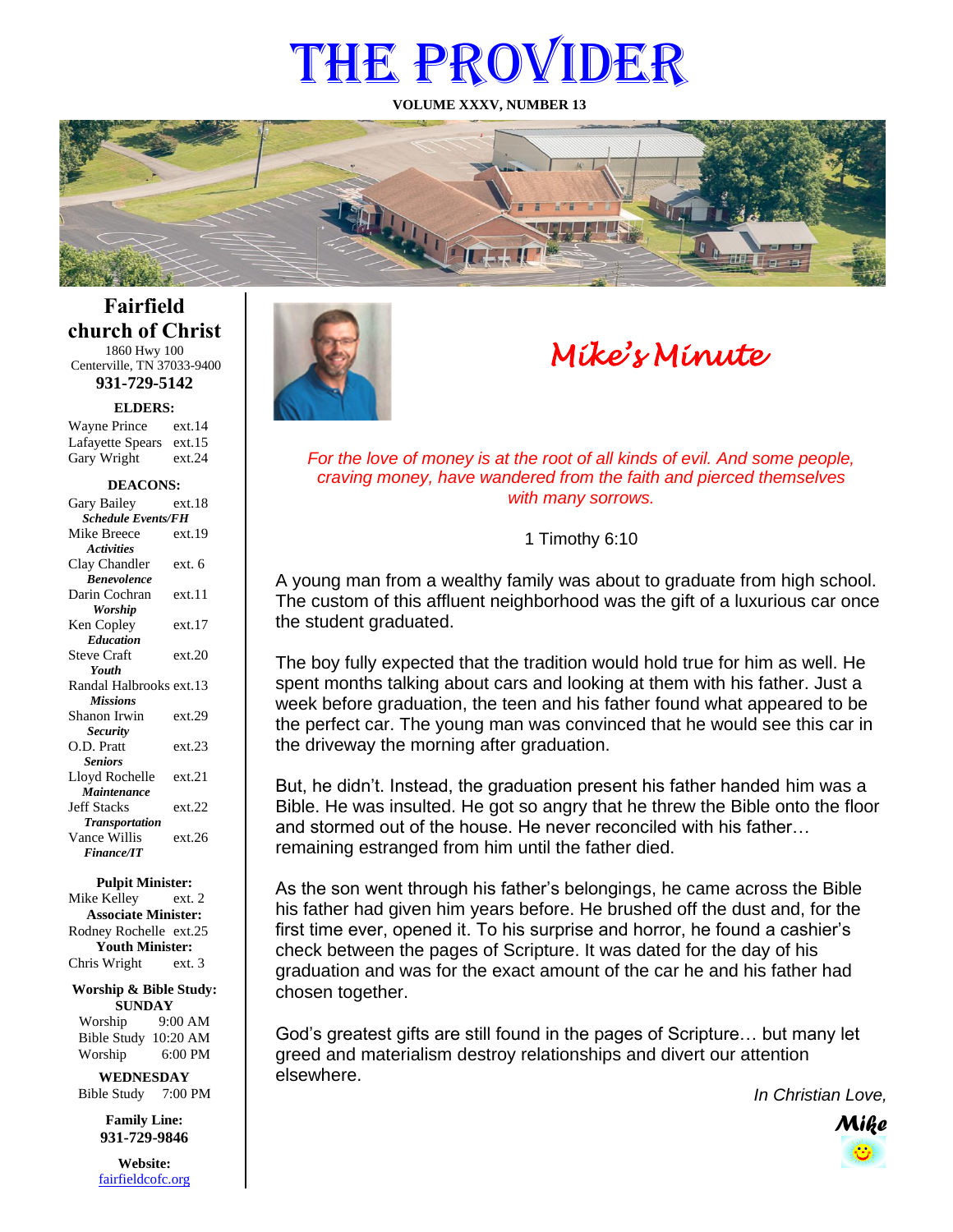

The elders will meet with the deacons Sunday in the fellowship hall at 5:00 pm.

There will be a bridal shower for **Allison Cook &**  James Jett on April 3<sup>rd</sup> from 2 - 4 pm in the fellowship hall. They are registered at Amazon.com.

**Ther** Congratulations to **Jeremy James & Ginger Diamante** who were married last Sunday afternoon by Mike Kelley here at the church.

The ladies' ministry questionnaire may be returned to Amber Kelley or drop in the basket in the front foyer (main entrance).

Directory correction: Harry & Joyce Fielder 2522 Grays Bend Rd. Centerville, TN 37033

## responses

**Yvonna Caillouet** came forward Sunday morning to rededicate her life to God.

**Dale Dillingham** came forward Wednesday night to request prayers.



**Congratulations to Avery Rochelle, granddaughter of Brenda Yates, niece of Lloyd & Faye Rochelle, and daughter of Clint & Ashley Rochelle, for being crowned Miss Hickman County.**



*Members:* Lelia Mae Poore, Lizzie Barber, Sherry Breece, Gerry Smith, Harry Totty, Dorothy Weatherspoon, Derek Hutchings, Dewayne Victory, Marlin Lawson, June Prince, Helen Shanes, Kenneth Chandler, Barbara Chandler, Thomas Haskins, Lou Dickens, Paul & Noble Victory, James Coates & Jo Ann Totty.

*Friends & Family:* Christians, missionaries, military personal & people in the Ukraine, Randy Pitman (brother of Ronny-heart attack-surgery Wednesday), Francis Qualls (St. Thomas Midtown Rehab), Grant Edwards-grandson of Curtis & Barbara Edwardssurgery Friday), Bobby McCoy-father of Tonyhome), Gus Gilreath (much improved, has rejoined his work crew in Greece-son of Jennifer Beasley), Wilma Green (home), Willie Taylor (cancer), Everett Kelly (father of Angela-home), Vickie Halbrooks (mother of Randal-Centennial hospital), Phillip Halbrooks, Ray Weatherspoon (Select Specialty Hospital Rehab), Kevin Chandler, Denny Quillen (hospital in Nashville), Jo James, Lucille Morphis, J.B. Brown (St. Thomas West Specialty hospital), Wanda Gilliam Felts, Cody Crawford, Linda Goad, Doris & Marjorie Claud, Rebeca Mears, David Dansby, Darlene Rounsavall, Greg Zoller, Seth Williams, Elizabeth Dunn, Mike & Nancy Bradley, Kelley Wilson, Glen England, Melvin Roberson, Billie Church, Daniel Spears, Ann Spencer, Thomas Brady, Donald Brady, Rachael Bellis, Doris Elam, Neil Jobe, Donna Gaspard, Evan Boyd, Roman Surra, Rita Stacks, McKinley Moore, Jimmy Jenkins, Ruby Church, Carolyn Nash, Kathy Swinford Coleman, Grayson Gunter, Jimmy George & William Dale Nash.

Address for J.B. Brown: St. Thomas West Specialty Hospital room 636, 4220 Harding Pike, Nashville, TN 37205.

*Life Care:* Anthony Stacks, Sue Edney, Hester Moss

**St. Thomas Hickman Nursing Home:** Barbara Beard, Naomi Bailey

*Olive Branch Senior Living, Dickson:* Martha Page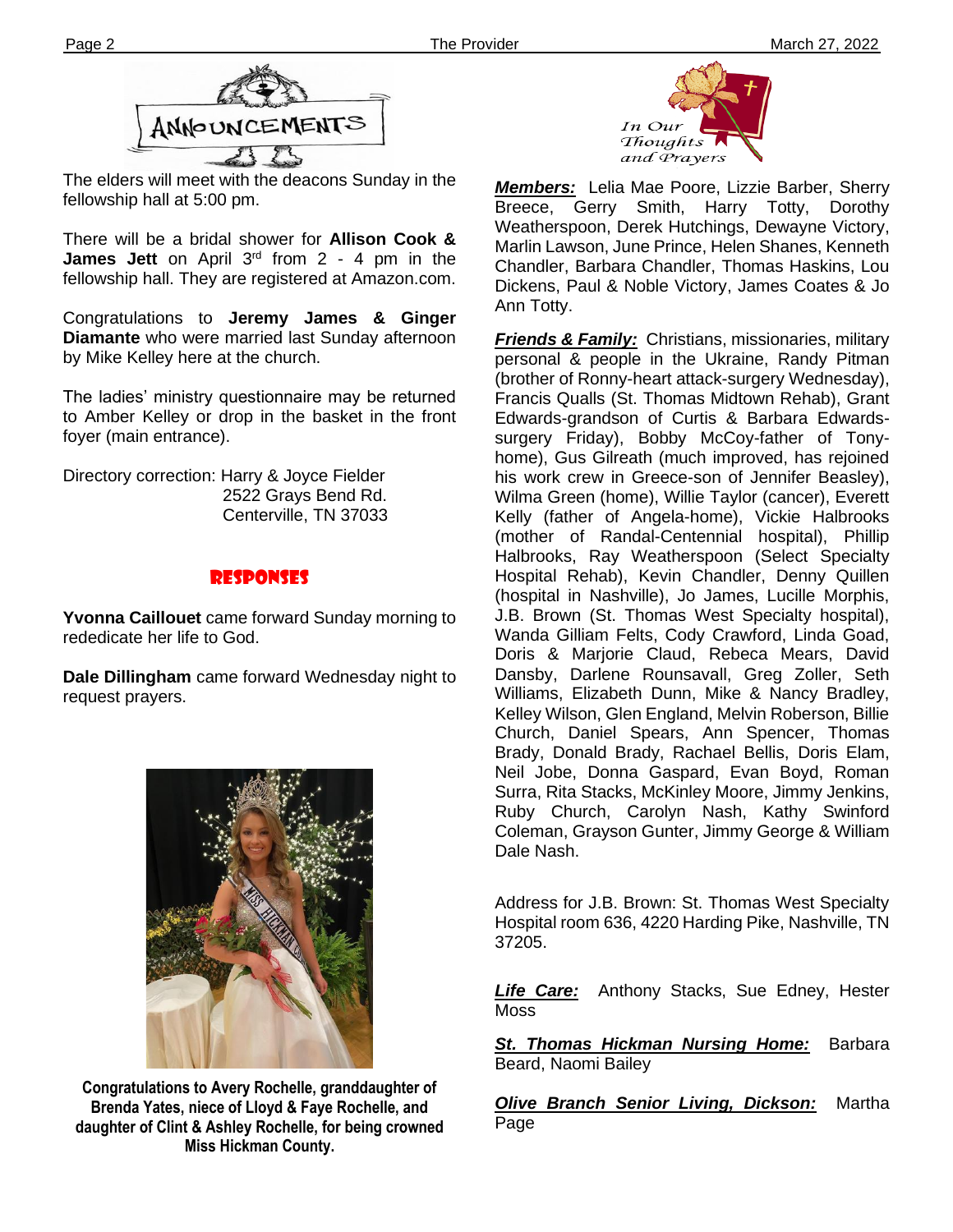

**Center Fielders News** "Putting Off and Putting On"

 Before we go outside in the cold, we put on some extra clothes. After coming back into a warm place, we put off our heavy coats. The Bible talks about putting off and putting on, but not coats and garments. As Christians we must put off certain things to have the right relationship with the Lord, and we need to put on other things.

 The Bible talks about putting off the old man and putting on the new man. The old man (sinful nature) must be put off before the new man (divine nature) can be put on. This first takes place when we experience the new birth. The Bible names some of those evils that we must get rid of: fornication, uncleanness, unrestrained passion, sinful desire, greed, anger, wrath, malice, slander, and filthy talk.

 Putting on the new man includes dying to self and sin, and rising with Christ. Of course, death is not something that anyone desires, and the old man is not easily put to death. But always remember this, the old is never too dead to be revived! But if we are truly risen with Christ, we will be persistent in showing kindness, humility, longsuffering, and forgiveness.

 Then after one is born again, one cannot just coast into heaven. We have a daily calling to "press towards the mark of the high calling of God in Christ Jesus". The Christian life is not a playground, but a battleground, so let's keep pressing on until we get Home! It will be truly worth it!

*Obey God and watch Him work,*

## *Rodney*

## MEN TO SERVE march 27

 **SUNDAY MORNING:**

**Song Leader:** Darin Cochran  **Opening Prayer:** Vance Willis **Scripture Reading:** Keith Harvill  **Scripture: Psalm 103:1-5 Preside Lord's Supper:** Rodney Rochelle  **Alternates:** Kenneth Jett, Adam Jude  **Announcements:** Darin Cochran  **Closing Prayer:** Jerrie W Barber **Van Driver:** Angie Green 931-219-7979

#### **SUNDAY EVENING:**

**Announcements:** Randal Halbrooks **Scripture Reading:** Gerry Hinson  **Scripture: Matthew 10:27-31 Song Leader:** Ronny Pitman **Opening Prayer:** Roy McCoy **Lord's Supper:** Dale Dillingham, Boyce Cannon **Closing Prayer:** James Swaw **Van Driver:** Angie Green 931-219-7979

#### **WEDNESDAY NIGHT:**

**Announcements:** Gary Wright **Song Leader:** Joseph Green **Opening Prayer:** Adam Jude **Invitation:** Mike Kelley  **Van Driver:** Chris Love 931-994-7855



**Congratulations to Mabry James, niece of Darin & Lori Cochran, for being crowned Little Miss Hickman County**



**Congratulations to Ivy Warren, great granddaughter of Teresa Warren and John & Brenda Fly, for being crowned Hickman County's Little Princess**

## **FOR THE RECORD**

**WEEK OF March 20, 2022 MORNING WORSHIP 202 CONTRIBUTION: \$4750 2022 WEEKLY BUDGET \$4167**